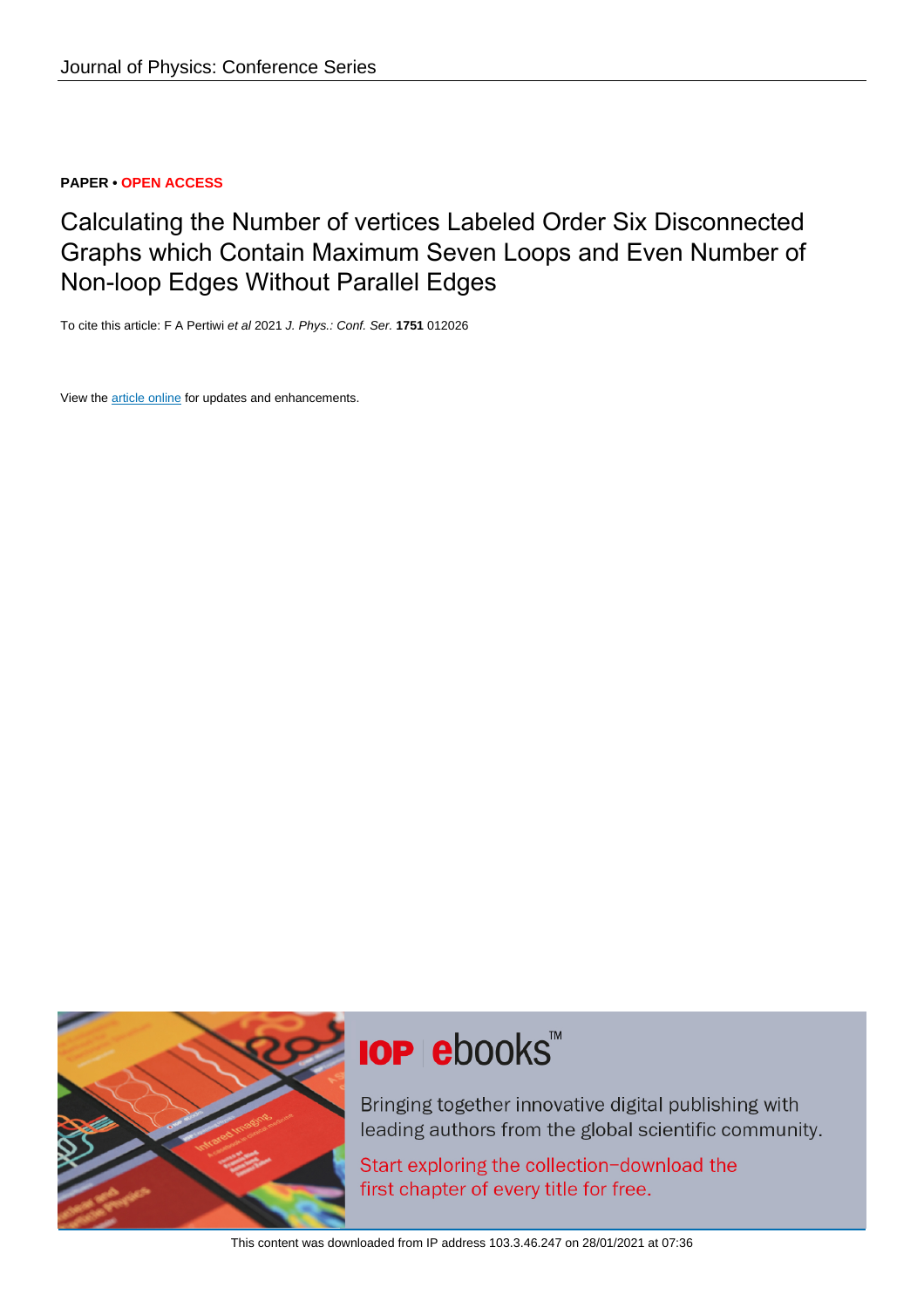# **Calculating the Number of vertices Labeled Order Six Disconnected Graphs which Contain Maximum Seven Loops and Even Number of Non-loop Edges Without Parallel Edges**

#### **F A Pertiwi1 , Amanto2,\* , Wamiliana3 , Asmiati4 , Notiragayu5**

1,2,3,4,5,6 Dept. of Mathematics, Faculty of Mathematics and Natural Sciences, Universitas Lampung

**email**: agnesficka23@gmail.com<sup>1</sup>, pakamanto@gmail.com<sup>2</sup>, wamiliana.1963@fmipa.unila.ac.id<sup>3</sup>, asmiati.1976@fmipa.unila.ac.id<sup>4</sup>, notiragayu@fmipa.unila.ac.id<sup>5</sup>, ahmadfaisol@fmipa.unila.ac.id<sup>6</sup>

**Abstract.** A labeled graph is a graph where each vertex or edge is given a value or label. A line/edge with the same starting and ending vertex is called a loop. If given n vertices and m edges, then there are lot disconnected vertices labeled graphs that can be formed. Among those graphs, there are graphs with maximum seven loops and whose non-loop edges are even. In this research, we will discuss the formula for finding that kinds of graphs.

**Keywords**: disconnected graphs, vertices labeled, order six, loops, parallel edges.

#### **1. Introduction**

The concept of graph theory was first introduced in 1736 by a Swiss mathematician named Leonhard Euler on solving the problem of the Konigsberg bridge, Kaliningrad, Russia. Graph theory is a branch of mathematics that presents discrete objects and the relationships between them, with vertices/points representing objects and edges/lines representing relationships between objects. The application of graph theory is widely used in the fields of biology, chemistry, agriculture, medicine, engineering, and so on. Those application include: the used of graph theory in biological network [1] , in representing DNA and phylogeny [2-5], in cryptography [6-7], in agriculture [8], etc, and graph enumerative had led by Cayley in 1874 while he found there was a relationship between isomer structure of hydrocarbon  $C_nH_{2n+2}$  and rooted tree [9]. Some theoretical background related with graph enumeration can be found in [10-12].

 In this research, we will discuss the formula to count the number of disconnected vertices labeled graphs of order six containing a maximum loop of seven without parallel lines. Literature review is given in the next section where we provide a brief information about some investigations done relating

Content from this work may be used under the terms of theCreative Commons Attribution 3.0 licence. Any further distribution  $\left( \cdot \right)$ of this work must maintain attribution to the author(s) and the title of the work, journal citation and DOI. Published under licence by IOP Publishing Ltd 1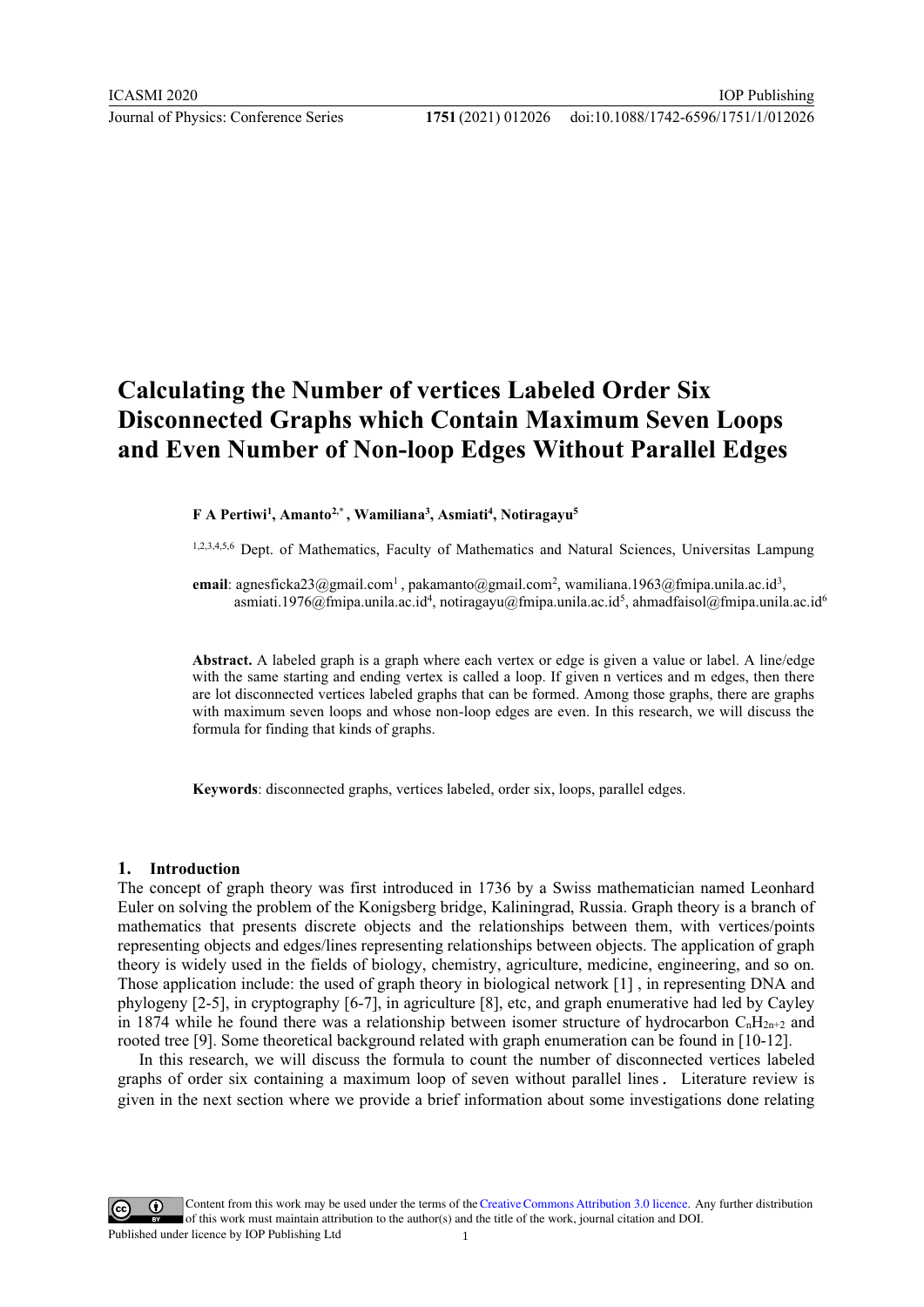with graph enumeration. In Section 3 we provide graphs constructions and pattern obtained, In Section 4 we give results and discussion, follows by conclusion.

#### **2. Literature Review**

Graph G (V, E) is said to be connected if for every two different vertices or points in G, there is a path connecting these points. Else, the graph is not connected. Parallel lines or parallel edges are two or more lines connecting a pair of points in a graph and a loop is a line that has the same starting and end point. A simple graph is graph that containing no parallel lines nor loops. A labeled graph is a graph where each point or line has a label. If only the points are labeled then the labeling is called point labeling, whereas if only lines are labeled it is called line labeling and if the points and lines are labeled it is called total labeling.

If given graph G(V,E) with n number of vertices and m edges, there are a lot of graphs that can be formed. Those graphs obtained are possible connected or disconnected graphs. The formula for counting the number of disconnected verteices labelled graphs of order maximum our is investigated [13], in 2016 the number of disonnected vertex labelled graphs of order five without parallel edges is investigated in [14], and how to count the number of connected vertices labelled graph of order five with maximum 5 parallel edges is investigated in [15].

#### **3. Graphs construction and the patterns obtained**

Assume m as the number of lines, g as the number of lines that are no loops,  $\ell_i$  as the number of *i* loops and *j<sub>i</sub>* as the number of vertices which are incident to *i* loop,  $i = 0, 1, 2, ..., n$ , thus  $m = g + \sum_{i=0}^{m-g} j_i \cdot l_i$  $i=0$ 



**Figure 1.** An example of disconnected vertices labeled graph of order six

In figure 1 we can see an example of disconnected vertices labeled graph of order six which contains three loops (one loop incidence to vertex  $v_1$  and two loops are incidence to vertex  $v_6$ ). In that example g =1,  $\ell_1 = 1$  and  $\ell_2 = 1$ . From this example,  $m = g + j_2 \cdot \ell_2 + j_1 \cdot \ell_1 = 1 + (1 \times 2) +$  $(1 \times 1) = 4$ 

 To determine the number of disconnected vertices labeled graphs of order six without parallel edges, we did the following: first, we construct all possible pattern for given m, m≥1; second,we calculate all possible number of graphs that can be obtained using the patterns. Note that during this process we group isomorphism graphs and counted them as 1; next we grouping them by m and g and then observed for possible pattern of numbers obtained. Then, we try to predict the formula of the sequence, and finally prove the formula obtained. We give some patterns and the number of the graphs obtained in the following:

(i) For  $n = 6$ ,  $1 \le m \le 10$ ,  $1 \le g \le 10$ , and  $\ell_i = 0$  with  $i = 1, 2, 3, ..., 7$  (no loops).

These patterns obtained when we constructed graphs whose no loops (only g exist). Not all patterns obtained are given here due to limitation of space. We give the three patterns below which are obtained under the given condition above.

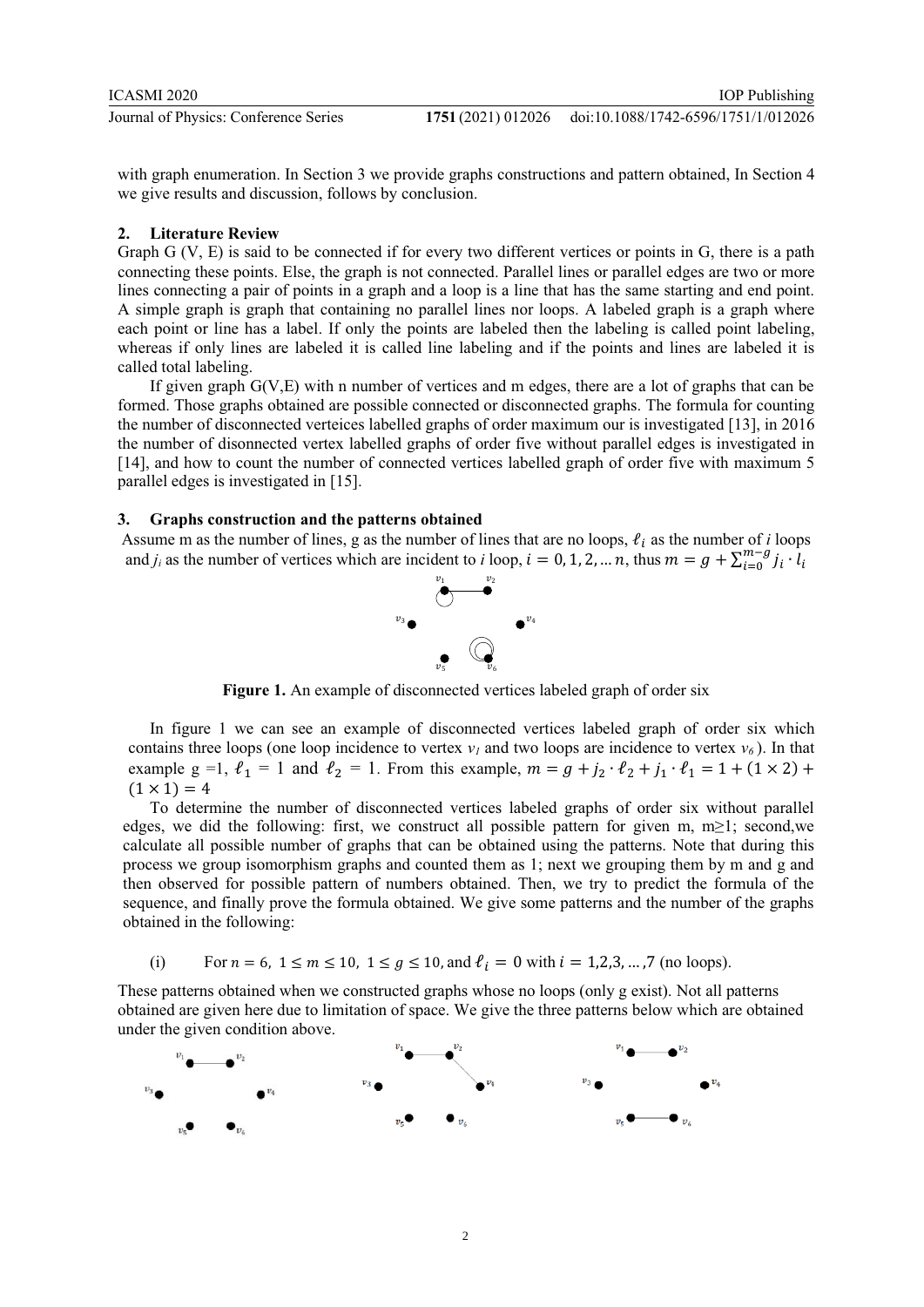doi:10.1088/1742-6596/1751/1/012026

**Figure 2.** Some patterns obtained for = 6,  $1 \le m \le 10$ ,  $1 \le g \le 10$ , and  $\ell_i = 0$  with  $i = 1,2,3,...,7$ 

For these patterns, note that maximum of g is 10 because the graphs constructed must be disconnected graphs.

**Table 1**. The number of disconnected vertices labeled graphs where  $n = 6, 1 \le m \le 5, 1 \le g \le 10$ , and  $\ell_i = 0$  with  $i = 1, 2, 3, ..., 7$ .

| т                |    |     |     |     |     |     |    |  |
|------------------|----|-----|-----|-----|-----|-----|----|--|
| Number of graphs |    |     |     |     |     |     |    |  |
| obtained         | 15 | 365 | 975 | 957 | 715 | 345 | 60 |  |
|                  |    |     |     |     |     |     |    |  |

(ii) For  $n = 6, 1 \le m \le 7, g = 0$ , and  $1 \le \ell_i \le 7$  with  $i = 1, 2, 3, \ldots, 7$  (no line exists, except loops)

There patterns obtained when we constructed disconnected graphs without line except loops. From the observed patterns we only give three patterns to put here due to same reason as above.



The following table show the number of disconnected graphs obtained under the given condition above.

**Table 2.** The number of disconnected vertices labeled graphs where  $n = 6, 1 \le m \le 7$ ,  $g = 0$ , and  $1 \le \ell_i \le 7$  with  $i = 1, 2, 3, ..., 7$ 

|                                |  | 2 3 4 5    |     |     |
|--------------------------------|--|------------|-----|-----|
| Number of graphs obtained 6 21 |  | 56 126 252 | 462 | 797 |

(iii) For  $n = 6$ ,  $m \ge 3$ ,  $q = 2,4,6,8,10$  and  $1 \le \ell_i \le 7$  with  $i = 1,2,3,...,7$ 

Note that the patterns obtained under the above condition are the patterns when the number of nonloop lines are even ( $g$  even, and  $g>0$ ). Also, notice that the highest value of g is 10 because of the disconnectivity property. The following are three patterns that obtained. Again, not all patterns are displays because of limitation of space.



**Figure 4.** Some patterns obtained for  $n = 6$ ,  $g > 0$ ,  $g$  even, dan  $1 \le \ell_i \le 7$  with  $i = 1,2,3,...,7$ 

The following table show the graphs obtained under the given condition above. We want to mention here that we are observed the pattern for  $3 \le m \le 17$  and not continue further because when the observation reach  $m = 17$  we find the pattern for the grouping graphs.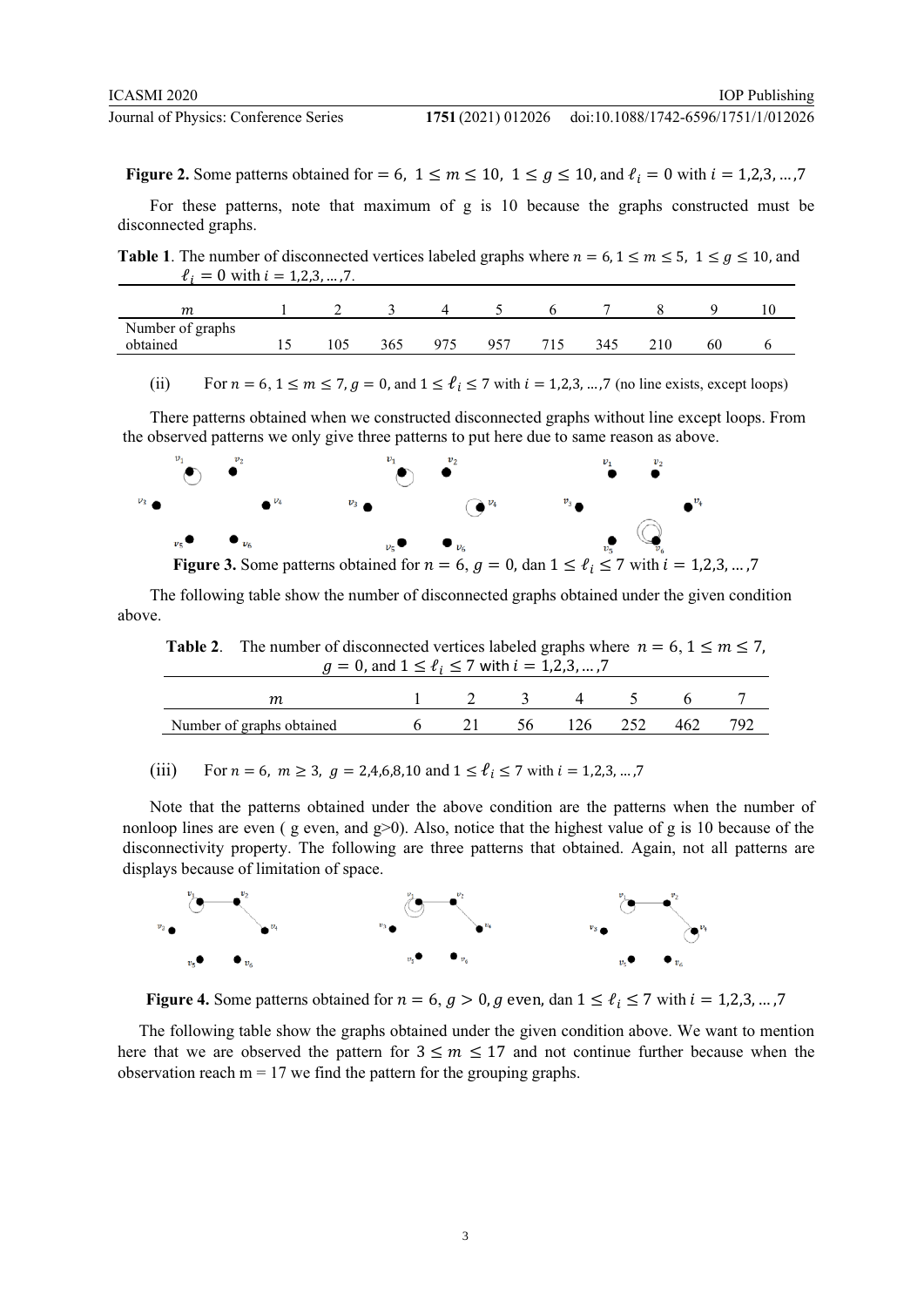**Journal of Physics: Conference Series** 

### 1751 (2021) 012026 doi:10.1088/1742-6596/1751/1/012026

| m                | $\mathfrak g$  |                |        |           |      |  |  |  |  |  |
|------------------|----------------|----------------|--------|-----------|------|--|--|--|--|--|
|                  | $\overline{2}$ | $\overline{4}$ | 6      | $\,$ $\,$ | 10   |  |  |  |  |  |
| 3                | 630            |                |        |           |      |  |  |  |  |  |
| $\overline{4}$   | 2205           |                |        |           |      |  |  |  |  |  |
| 5                | 5880           | 5850           |        |           |      |  |  |  |  |  |
| 6                | 13230          | 20475          |        |           |      |  |  |  |  |  |
| $\boldsymbol{7}$ | 26460          | 54600          | 4290   |           |      |  |  |  |  |  |
| $8\,$            | 48510          | 122850         | 15015  |           |      |  |  |  |  |  |
| 9                | 83160          | 245700         | 40040  | 1260      |      |  |  |  |  |  |
| 10               |                | 450450         | 90090  | 4410      |      |  |  |  |  |  |
| 11               |                | 772200         | 180180 | 11760     | 36   |  |  |  |  |  |
| 12               |                |                | 330330 | 26460     | 126  |  |  |  |  |  |
| 13               |                |                | 566280 | 52920     | 336  |  |  |  |  |  |
| 14               |                |                |        | 97020     | 756  |  |  |  |  |  |
| 15               |                |                |        | 166320    | 1512 |  |  |  |  |  |
| 16               |                |                |        |           | 2772 |  |  |  |  |  |
| 17               |                |                |        |           | 4752 |  |  |  |  |  |

| <b>Table 3.</b> The number of disconnected vertices labeled graphs where $n = 6, 1 \le m \le 7, g = 0$ , |
|----------------------------------------------------------------------------------------------------------|
| even, and $1 \le \ell_i \le 7$ with $i = 1, 2, 3, , 7$                                                   |

### **4. Results and Discusion**

Based on the results obtained from Table 1 , 2 and 3, we get the following table:

| $\boldsymbol{m}$ | g            |                  |                  |                  |                  |               |  |  |  |  |  |  |
|------------------|--------------|------------------|------------------|------------------|------------------|---------------|--|--|--|--|--|--|
|                  | $\mathbf{0}$ | $\overline{2}$   | 4                | 6                | 8                | 10            |  |  |  |  |  |  |
| 1                | 6            |                  |                  |                  |                  |               |  |  |  |  |  |  |
| $\overline{2}$   | 21           | $1 \times 105$   |                  |                  |                  |               |  |  |  |  |  |  |
| 3                | 56           | $6\times 105$    |                  |                  |                  |               |  |  |  |  |  |  |
| 4                | 126          | $21 \times 105$  | $1 \times 975$   |                  |                  |               |  |  |  |  |  |  |
| 5                | 252          | $56 \times 105$  | $6\times 975$    |                  |                  |               |  |  |  |  |  |  |
| 6                | 462          | $126 \times 105$ | $21 \times 975$  | $1 \times 715$   |                  |               |  |  |  |  |  |  |
| 7                | 792          | $252 \times 105$ | 56×975           | $6\times 715$    |                  |               |  |  |  |  |  |  |
| 8                |              | $462 \times 105$ | $126 \times 975$ | $21 \times 715$  | 1 x210           |               |  |  |  |  |  |  |
| 9                |              | $792 \times 105$ | $252 \times 975$ | $56 \times 715$  | $6\times 210$    |               |  |  |  |  |  |  |
| 10               |              |                  | $462 \times 975$ | $126 \times 715$ | $21 \times 210$  | $1 \times 6$  |  |  |  |  |  |  |
| 11               |              |                  | 792×975          | $252 \times 715$ | $56 \times 210$  | $6\times 6$   |  |  |  |  |  |  |
| 12               |              |                  |                  | $462 \times 715$ | $126 \times 210$ | $21\times 6$  |  |  |  |  |  |  |
| 13               |              |                  |                  | $792 \times 715$ | $252 \times 210$ | $56\times 6$  |  |  |  |  |  |  |
| 14               |              |                  |                  |                  | $462\times210$   | $126\times 6$ |  |  |  |  |  |  |
| 15               |              |                  |                  |                  | 792×210          | $252\times 6$ |  |  |  |  |  |  |
| 16               |              |                  |                  |                  |                  | $462\times 6$ |  |  |  |  |  |  |
| 17               |              |                  |                  |                  |                  | $792\times 6$ |  |  |  |  |  |  |

**Table 4**. The number of disconnected vertices labeled graph of order six that containing even nonloops edges and loops maximum seven, without parallel edges.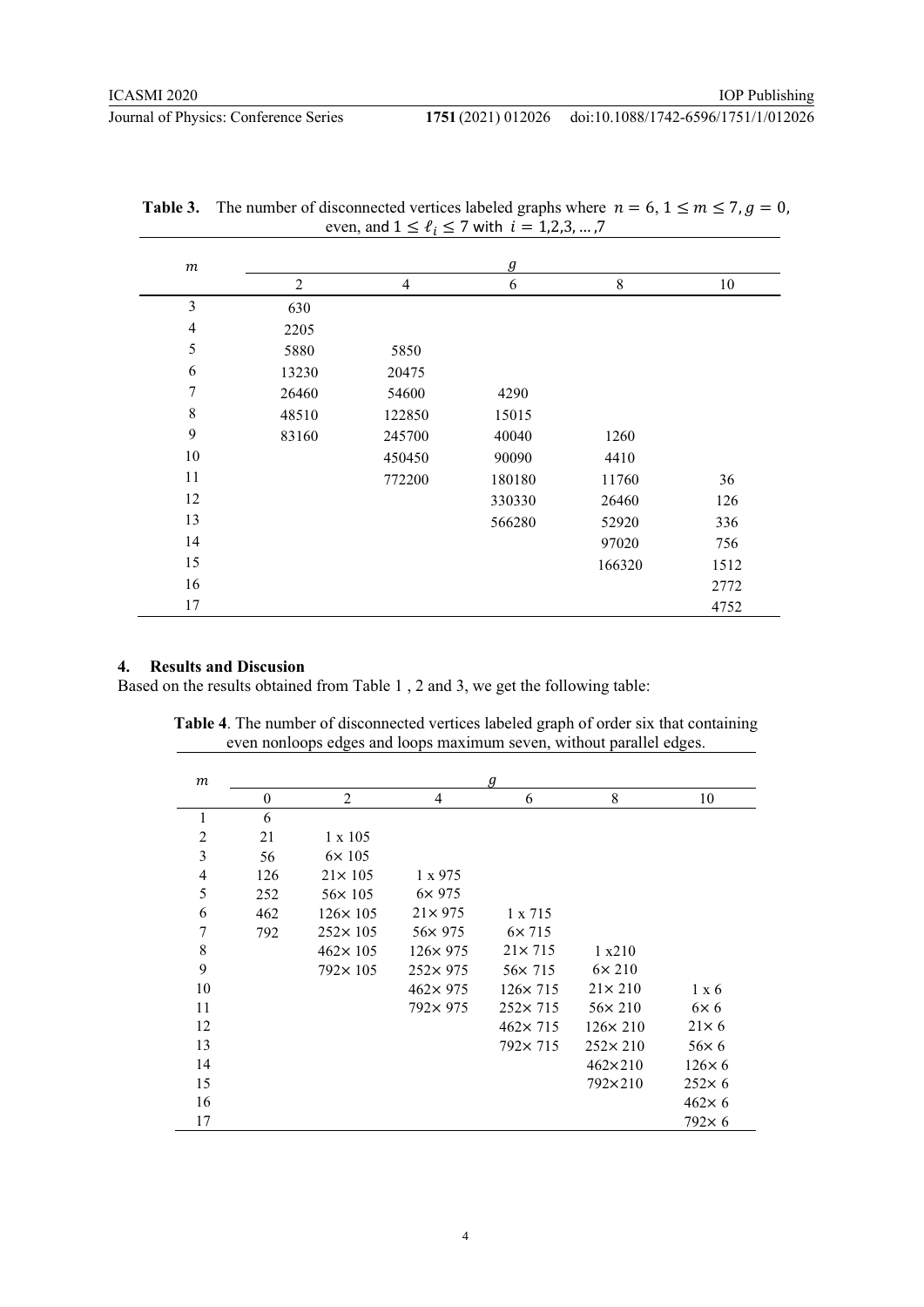#### doi:10.1088/1742-6596/1751/1/012026

| $\boldsymbol{m}$         | g                |                |                |              |              |              |  |  |  |  |  |  |
|--------------------------|------------------|----------------|----------------|--------------|--------------|--------------|--|--|--|--|--|--|
|                          | $\boldsymbol{0}$ | $\overline{c}$ | $\overline{4}$ | 6            | $\,8\,$      | $10\,$       |  |  |  |  |  |  |
| $\,1$                    | 6                |                |                |              |              |              |  |  |  |  |  |  |
| $\overline{c}$           | 21               | $\mathbf{1}$   |                |              |              |              |  |  |  |  |  |  |
| $\overline{\mathbf{3}}$  | 56               | 6              |                |              |              |              |  |  |  |  |  |  |
| $\overline{\mathcal{L}}$ | 126              | 21             | 1              |              |              |              |  |  |  |  |  |  |
| 5                        | 252              | 56             | 6              |              |              |              |  |  |  |  |  |  |
| 6                        | 462              | 126            | 21             | $\mathbf{1}$ |              |              |  |  |  |  |  |  |
| $\boldsymbol{7}$         | 792              | 252            | 56             | 6            |              |              |  |  |  |  |  |  |
| $\,$ $\,$                |                  | 462            | 126            | 21           | $\mathbf{1}$ |              |  |  |  |  |  |  |
| $\overline{9}$           |                  | 792            | 252            | 56           | 6            |              |  |  |  |  |  |  |
| $10\,$                   |                  |                | 462            | 126          | 21           | $\mathbf{1}$ |  |  |  |  |  |  |
| 11                       |                  |                | 792            | 252          | 56           | 6            |  |  |  |  |  |  |
| 12                       |                  |                |                | 462          | 126          | 21           |  |  |  |  |  |  |
| 13                       |                  |                |                | 792          | 252          | 56           |  |  |  |  |  |  |
| 14                       |                  |                |                |              | 462          | 126          |  |  |  |  |  |  |
| 15                       |                  |                |                |              | 792          | 252          |  |  |  |  |  |  |
| 16                       |                  |                |                |              |              | 462          |  |  |  |  |  |  |
| 17                       |                  |                |                |              |              | 792          |  |  |  |  |  |  |

| Gathering information from Table 4, we can derive another Table as follows: |  |  |  |                                                     |
|-----------------------------------------------------------------------------|--|--|--|-----------------------------------------------------|
|                                                                             |  |  |  | Table 5. Sequence of numbers appear in every column |

 From the above table, we can see that there are pattern of numbers on every column, and those numbers constitute a sequence. Notate  $G^d(\ell)_{n,m,g}$  as disconnected vertices labeled graphs of order n with m edges and may contain loops without parallel edges, N( $G<sup>d</sup>(l)<sub>n,m,g</sub>$ ) = the number of  $G<sup>d</sup>(l)<sub>n,m,g</sub>$  $= | G<sup>d</sup>(\ell)_{n,m,g} |$ 

**Result 1.** Given  $n = 6$ ,  $1 \le m \le 7$  and  $g = 2$ , then N(  $G<sup>d</sup>(\ell)_{6,m,g=0} = C_5^{(m+5)}$ Proof:

From Table 5 we get the sequence: 6, 21, 56, 126, 252, 462, 792

|  |               |  |                     | 6 21 56 126 252 | 462 |     | 792. |
|--|---------------|--|---------------------|-----------------|-----|-----|------|
|  | $15$ and $15$ |  |                     | 35 70 126 210   |     | 330 |      |
|  |               |  |                     | 20 35 56 84 120 |     |     |      |
|  |               |  |                     | 15 21 28 36     |     |     |      |
|  |               |  | 6 7 8               |                 |     |     |      |
|  |               |  | $1 \qquad 1 \qquad$ |                 |     |     |      |

Since the fixed difference occurs on the fifth level, then the fifth order polynomial can represent this sequence.

| $P_5(m) = a_5m^5 + a_4m^4 + a_3m^3 + a_2m^2 + a_1m + a_0$          | (1) |
|--------------------------------------------------------------------|-----|
| By substituting $m = 1, 2, \ldots, 6$ to (1) we get the following: |     |
| $6 = a_5 + a_4 + a_3 + a_2 + a_1 + a_0$                            |     |
| $21 = 32a_5 + 16a_4 + 8a_3 + 4a_2 + 2a_1 + a_0$                    | (3) |
| $56 = 243a_5 + 81a_4 + 27a_3 + 9a_2 + 3a_1 + a_0$                  | (4) |
| $126 = 1024a_5 + 256a_4 + 64a_3 + 16a_2 + 4a_1 + a_0$              | (5) |
| $252 = 3125a_5 + 625a_4 + 125a_3 + 25a_2 + 5a_1 + a_0$             | (6) |
| $462 = 7776a_5 + 1296a_4 + 216a_3 + 36a_2 + 6a_1 + a_0$            | (7) |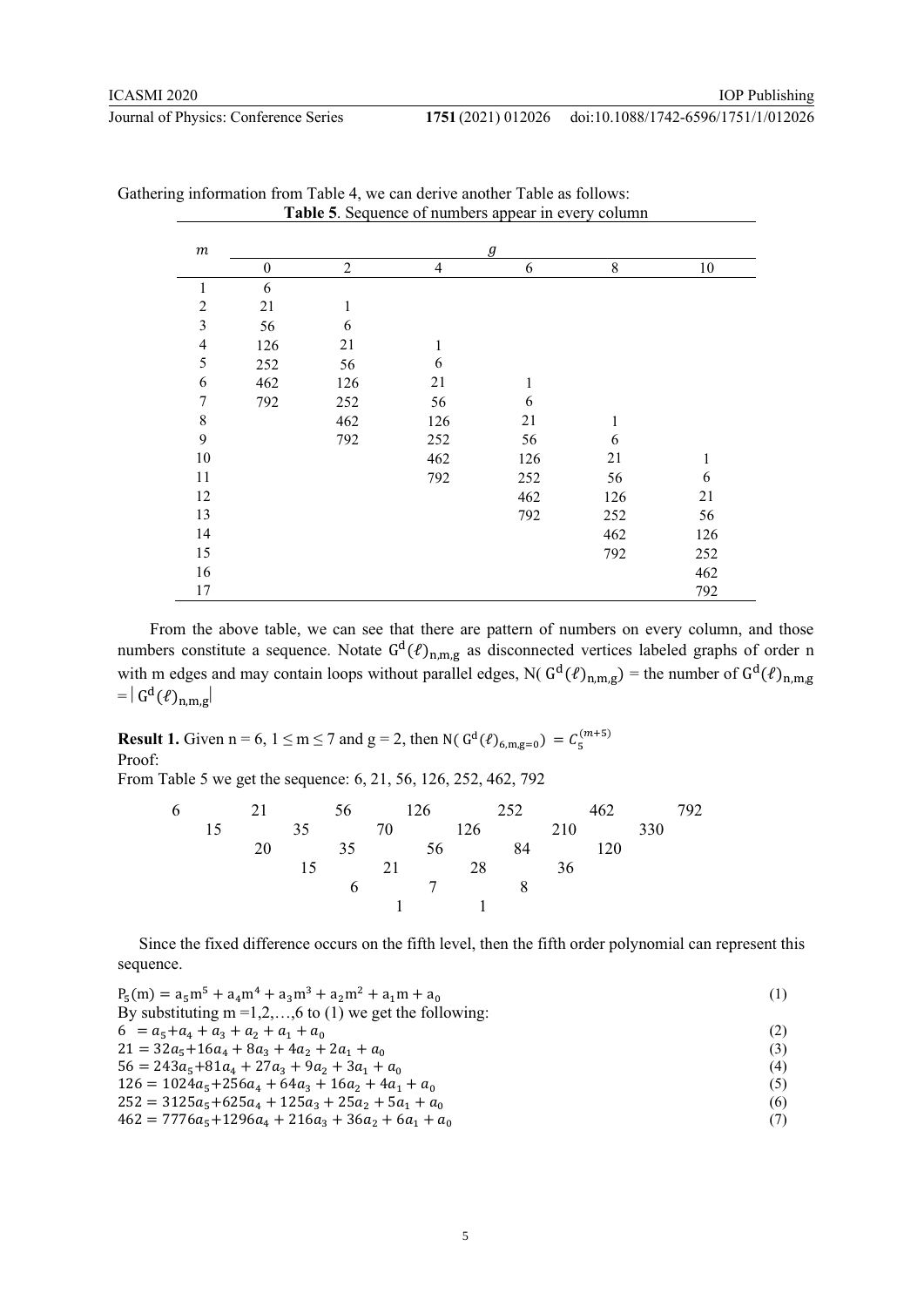Solving the system of linear equation  $(2) - (7)$  we get these values:  $a_5 = \frac{288}{-34560}, a_4 = \frac{-4320}{-34560}, a_3 = \frac{-24480}{-34560}, a_2 = \frac{-64800}{-34560}, a_1 = \frac{-78912}{-34560}, \text{ and } a_0 = \frac{-34560}{-34560}$ Therefore  $P_5(m) = \frac{288}{34560}m^5 + \frac{4320}{34560}m^4 + \frac{24480}{34560}m^3 + \frac{64800}{34560}m^2 + \frac{78912}{34560}m + \frac{34560}{34560}m$  $=\frac{1}{120}(m^5+15m^4+85m^3+225m^2+274m+120)$  $=\frac{11}{120}(m+5)(m+4)(m+3)(m+2)(m+1)$  $=\frac{(m+5)(m+4)(m+3)(m+2)(m+1)}{5\times4\times3\times2\times1}$  $=C_5^{(m+5)}$ 

**Result 1.** Given  $n = 6, 3 \le m \le 9$  and  $g = 2$ , then N(  $G<sup>d</sup>(\ell)_{6,m,g=2} = C_5^{(m+3)}$ Proof:

Note that every column in Table 5 consitutes similar sequence of numbers, therefore that sequence also relates with polynomial of order five. However, in Table 4 that sequence of numbers is multiply by a constant with different value for every column. For columns where  $g = 2$ , the constant is 105. Therefore, by using the information in Table 3 and 4 we get the following:

 $630 = 243a_5 + 81a_4 + 27a_3 + 9a_2 + 3a_1 + a_0$  (8)  $2205 = 1024a_5 + 256a_4 + 64a_3 + 16a_2 + 4a_1 + a_0$  (9)  $5880 = 3125a_5 + 625a_4 + 125a_3 + 25a_2 + 5a_1 + a_0$  (10)  $13230 = 7776a_5 + 1296a_4 + 216a_3 + 36a_2 + 6a_1 + a_0$  (11)  $26460 = 16807a_5 + 2401a_4 + 343a_3 + 49a_2 + 7a_1 + a_0$  (12)  $48510 = 32768a_5 + 4096a_4 + 512a_3 + 64a_2 + 8a_1 + a_0$  (13)

Solving the system of linear equation  $(8) - (13)$  we get these values:  $a_5 = \frac{30240}{-34560}$ ,  $a_4 = \frac{-151200}{-34560}$ ,  $a_3 = \frac{-151200}{-34560}$ ,  $a_2 = \frac{151200}{-34560}$ ,  $a_1 = \frac{181440}{-34560}$ , and  $a_0 = \frac{0,0000008}{-34560}$ Therefore : 30240  $151200$  $151200$ <sup>34560</sup> <sup>−</sup> <sup>181440</sup> 0,000000

$$
P_5(m) = \frac{30240}{34560}m^5 + \frac{151200}{34560}m^4 + \frac{151200}{34560}m^3 - \frac{151200}{34560}m^2 - \frac{181440}{34560}m - \frac{0,0000008}{34560}
$$
  
=  $\frac{105}{120}(m^5 + 5m^4 + 5m^3 - 5m^2 - 6m)$   
=  $\frac{105}{120}(m + 3)(m + 2)(m + 1)(m)(m - 1)$   
=  $105 \times \frac{(m+3)(m+2)(m+1)(m)(m-1)}{5 \times 4 \times 3 \times 2 \times 1}$   
=  $105 \times C_5^{(m+3)}$ 

By similar manner, we also get the following results:

**Result 3** : Given  $n = 6, 5 \le m \le 11$  and  $g = 4$ , then N( $G<sup>d</sup>(l)<sub>6,m,g=4</sub>$ ) = 975  $C_5^{(m+1)}$ **Result 4** : Given  $n = 6, 7 \le m \le 13$  and  $g = 6$ , then N( $G<sup>d</sup>(l)<sub>6, m, g=6</sub>$ ) = 715  $C<sub>5</sub><sup>(m-1)</sup>$ **Result 5** : Given  $n = 6, 9 \le m \le 15$  and  $g = 8$ , then N( $G<sup>d</sup>(l)<sub>6,m,g=8</sub>$ ) = 210  $C<sub>5</sub><sup>(m-3)</sup>$ **Result 6** : Given  $n = 6$ ,  $11 \le m \le 17$  and  $g = 6$ , then N(  $G<sup>d</sup>(\ell)_{6,m,g=10}$ ) = 6  $C_5^{(m-5)}$ 

#### **5. Conclusion**

From the results above, we conclude that given *G* (V,E),  $|V| = 6$ ,  $|E| = m$ ,  $1 \le m \le 17$ , and g, g even, g is the number of nonloop edges, then the number of connected vertices labelled graphs of order six with maximum seven loops containing no loops is:  $N(G^d(\ell)_{6,m,g \text{ even}}) = \sum_{g=0,2,4,6,8,10} N(G^d(\ell)_{6,m,g})$ 

 $=N(G^d(\ell)_{6,m,g=0})+N(G^d(\ell)_{6,m,g=2})+N(G^d(\ell)_{6,m,g=4})+N(G^d(\ell)_{6,m,g=6})+N(G^d(\ell)_{6,m,g=8})+N(G^d(\ell)_{6,m,g=10})$